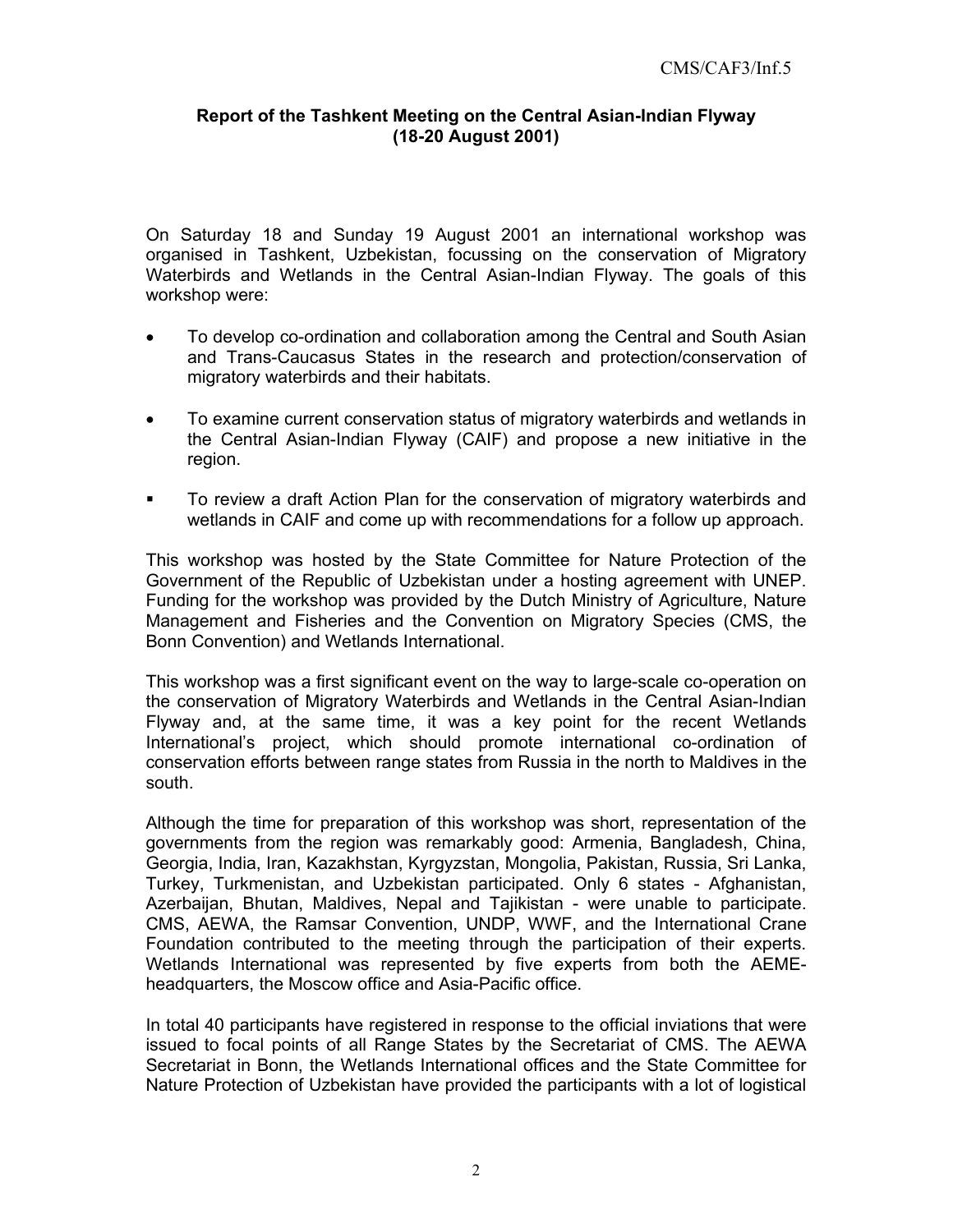support. Sequential English-Russian translation was provided throughout the workshop.

The workshop was formally opened by Mr. Kudaibergen Djumabekov, Chairman of the Parliament Committee of Nature Protection , on behalf of Uzbekistan Parliament. The Chairman of the workshop was Mr. Khalilulla Sherimbetov of the State Committee for Nature Protection of the Republic of Uzbekistan. After the formal opening of the workshop and opening statements by Mr. Khalilulla Sherimbetov and Mr. Arnulf Muller-Helmbrecht, Executive Secretary of CMS, the workshop started with presentations of Mr. Bert Lenten, on behalf of AEWA, and Mr. Najam Khurshid, on behalf of the Ramsar Convention. Mr. Ward Hagemeijer gave a short introduction to Wetlands International's role and activities with regards to the CAIF project.

The morning program further included 4 plenary introductions which covered

- 1) flyway approach to the migratory waterbird conservation Mr. Simon Delany;
- 2) development and implementation of Asia-Pacific Strategy –Dr. Taej Mundkur;
- 3) ornithological and geographical characteristics of CAIF Dr. Evgeni Syroechkovski; and
- 4) proposed delimitation of the CAIF Area Dr. Alexander Solokha.

In the next session, national delegates were invited to present the status of wetlands- and waterbird conservation and -use in their countries. All participants believed that future international cooperation would promote conservation activity in their countries and in the region as a whole.

Much attention in the workshop has been paid to reviewing and further developing of a draft action plan. At the end of the first day the first draft of an action plan that had been prepared in the period leading up to the workshop, was presented by Mr. Ward Hagemeijer (background and development & implementation issues) and Dr. Alexander Solokha (priority actions). This draft was then discussed on the next day by two separate language groups. Roughly the language separation in Russian and 'other languages, coincides with a geographical north-south division: Russian speaking group representing Russia, Central Asian States, Mongolia and Georgia, while English languages group comprised representatives from south part, i.e. South Asian and Middle East States, and Armenia.

Both groups were asked to draft amendments to the proposed action plan.

After the lunch, both groups presented their amendments to all participants. The comments were discussed, redrafted and as much as possible included in the text.

Subsequently the action plan including the amendments was discussed once more in the whole group.